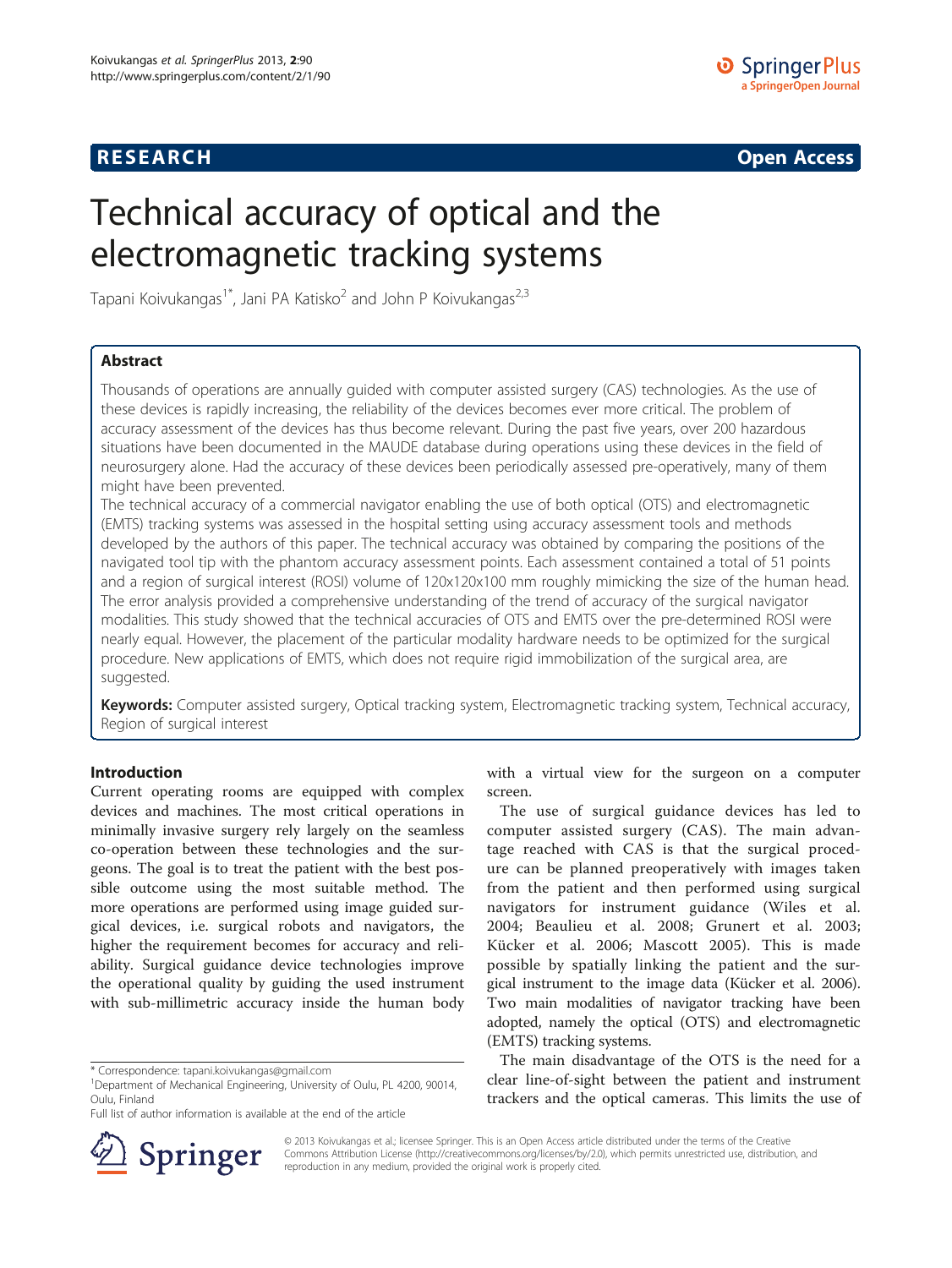the OTS in some CAS procedures (Chung et al. [2004](#page-6-0); Katisko [2012](#page-6-0); Schneider & Stevens [2011](#page-6-0); Birkenfeller et al. [1998\)](#page-6-0). The wireless capability of passive OTS and lightness of weight together with linearity, stability and accuracy are the clear advantages of the system (Katisko [2012](#page-6-0); Birkenfeller et al. [1998](#page-6-0); Vahala et al. [2001](#page-6-0); Simon [1997](#page-6-0)). Possible causes of the decrease in the accuracy of OTS include camera lens and image distortions and rough handling (Wiles et al. [2004\)](#page-6-0).

The EMTS has been reported to encounter problems when metallic objects are in the presence of the operated area (Birkenfeller et al. [1998](#page-6-0); Frantz et al. [2003](#page-6-0); Schicho et al. [2005\)](#page-6-0). This has somewhat hampered the widespread use of EMTS in surgical procedures. Also the need for a wired connection of the trackers and the EM field generator to the module box further limits the wider adoption of this tracking modality (Chung et al. [2004](#page-6-0); Katisko [2012](#page-6-0); Schneider & Stevens [2011](#page-6-0); Birkenfeller et al. [1998\)](#page-6-0). The greatest advantage reached with EMTS is that it does not require a clear line-of -sight between the field generator and the sensors (Mascott [2005](#page-6-0); Chung et al. [2004;](#page-6-0) Frantz et al. [2003](#page-6-0)). Another advantage over the OTS is that since the sensing coils are close to the tip of the tracked instrument, and thus closer to the point of surgical interest, tracking inside the human body with a flexible instrument is possible. Recently, miniaturization of the sensor coils has lowered the effect on the accuracy of other metals in the presence of the field generator (Birkenfeller et al. [1998\)](#page-6-0).

As the use of surgical guidance devices has seen an increase in minimally invasive surgery (MIS) (Howe & Matsuoka [1999](#page-6-0); Zoppi & Khan [2010](#page-6-0); Stiehl et al. [2007](#page-6-0)), the need for the accuracy requirements of the manipulators has also been realized. International organizations such as the American Society for Testing and Materials (ASTM) and other international organizations are making efforts to standardize medical robotics accuracy assessment (Howe & Matsuoka [1999;](#page-6-0) Zoppi & Khan [2010](#page-6-0); Stiehl et al. [2007;](#page-6-0) Haidegger et al. [2010;](#page-6-0) Kroneif et al. [2012](#page-6-0)). Yet, there are no widely accepted methods or regulations.

The present study at Oulu University Hospital concentrated on the technical accuracy assessment of the OTS and the EMTS modalities in a way that enables periodic assessment in the hospital setting. The accuracy of a commercial navigator enabling the use of both modalities was assessed in the region of neurosurgical interest. The tools and methods for this research have been developed by the authors of this paper to improve the safety of CAS procedures and thus the quality of operations and patient treatment. The goal of this study was also to compare the trends of error of the two modalities and thus further evaluate their possible applications.

## Research equipment and methods

This study used a specially designed accuracy assessment phantom (Koivukangas [2012\)](#page-6-0) to assess the accuracy of a commercial surgical navigator, the StealthStation S7 (Medtronic Inc., Louisville, CO, USA). The navigator enabled the interchangeable use of both OTS and EMTS. The phantom consisted of three separate levels attached with screws to form the total reference volume. On each level a total of 49 accuracy assessment points were machined with 20 mm displacement between the beveled holes. This gave a specific region of surgical interest (ROSI) volume of 120x120x100 mm. The phantom was industrially verified at Oulu PMC using the Mitutoyo Strato 9166 (Mitutoyo, Japan) accuracy sensing device. The displacement error of the accuracy assessment points was found to be  $+/-$  0.015 mm.

The tests were conducted at Oulu University Hospital in a space adjacent to the operating rooms. The accuracy assessment of both tracking modalities was done in a sequence of five experiments. Each experiment set was done with 17 chosen accuracy assessment points on each of the three levels for a total of 51 points. The optical camera and the patient tracker of the navigator were placed in a typical OTS surgical configuration as indicated by the navigator software. Thus, the distance from the optical camera pair to the center of the phantom was 1.90 m. The magnetic field generator and the patient tracker were placed in the same manner for the EMTS analysis.

The objective of this study was not only to compare the accuracy of OTS versus EMTS, but also to prove that the materials and methods could be used in the hospital setting for periodic assessment of accuracy. At the time of testing, the Stealth Station S7 had been in routine surgical use for three years at the hospital.

The accuracy assessment phantom was fixed on a measurement platform. The accuracy data was collected using both tracking modalities. The accuracy assessment protocol was based on collecting the coordinate data in X, Y and Z directions of each accuracy assessment point from point 1 to point 17 on each level of the phantom. The accuracy assessment phantom and protocol are illustrated in Figure [1](#page-2-0). The center point on the middle level (point 9) was standardized as the reference point of origin by comparing the coordinates of the other coordinate points to those of this point.

The error at each accuracy assessment point was calculated using (1), (Koivukangas [2012\)](#page-6-0):

$$
E_{ij} = \sqrt{(X_{M,ij} - X_{M,25})^2 + (Y_{M,ij} - Y_{M,25})^2 + (Z_{M,ij} - Z_{M,25})^2} - \sqrt{(X_{ij} - X_{25})^2 + (Y_{ij} - Y_{25})^2 + (Z_{ij} - Z_{25})^2}
$$
\n(1)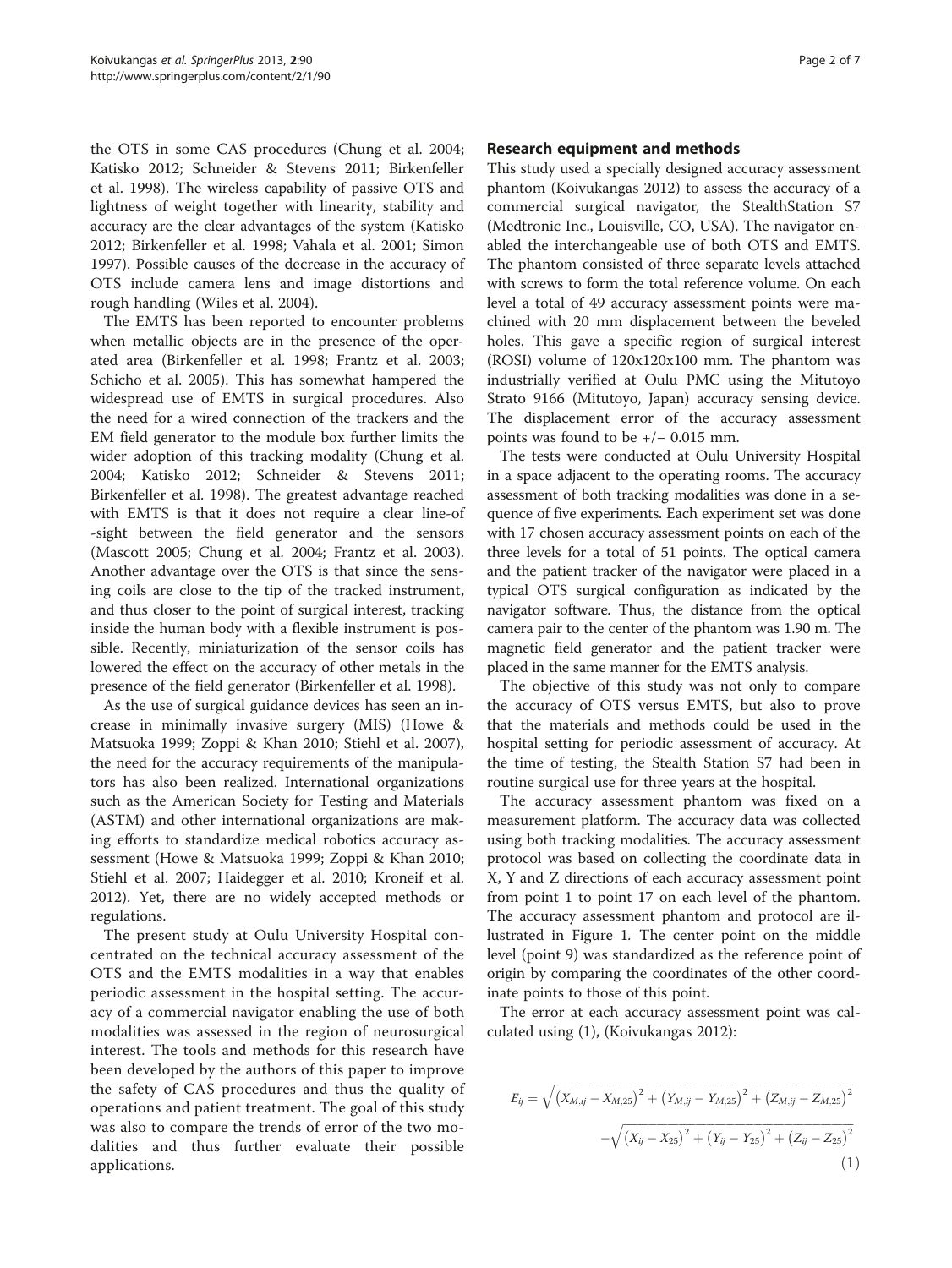<span id="page-2-0"></span>

where  $X_{ij}$ ,  $Y_{ij}$  and  $Z_{ij}$  are the 'true' values on the phantom and  $X_{M,ip}$   $Y_{M,ij}$  and  $Z_{M,ij}$  are the *i-th* accuracy assessment point coordinates measured on the phantom and j corresponds to the analyzed level on the phantom,  $i \in [1,49]$ ,  $j \in$  (Wiles et al. [2004;](#page-6-0) Grunert et al. [2003](#page-6-0)). 25 corresponds to the middle accuracy assessment point.

The mean error,  $E_{MEAN}$ , was obtained using (2), the RMS error,  $\epsilon$ , using (3) and the 95% confidence interval using  $(4)$ :

$$
E_{MEAN} = \frac{1}{n} \sum_{k=1}^{n} E_{ij}
$$
\n
$$
\tag{2}
$$

$$
\epsilon = \sqrt{\frac{1}{n} \sum_{k=1}^{n} (E_{ij})^2}
$$
 (3)

$$
95\% CI = E_{MEAN} + 2\sigma \tag{4}
$$

where  $E_{ii}$  indicates the mean error at each corresponding accuracy assessment point gained using  $(1)$ , *n* indicates the number of assessed points and  $\sigma$  indicates standard deviation.

### Results

The results for the accuracy of the surgical navigator modalities are presented as follows. First, a 3D error surface representation shows the trend of the error over each accuracy assessment level of the ROSI (Figure [2](#page-3-0)). Then, a sequence plot diagram shows the error in detail at each corresponding point (Figure [3](#page-4-0)). The histogram (Figure [4](#page-5-0)) shows the error as numbers of instances at 0.20 mm increments. Table [1](#page-5-0) collects the data for quick comparison of each tracking modality.

Figure [2](#page-3-0) illustrates the error of each tracking system on 3D error surfaces. The trend of the errors and the errors in millimeters at each corresponding accuracy assessment point can be seen. The Figures show that the error trends differ slightly between the modalities. For the OTS (Figure [2](#page-3-0)A) the dependence of the error on the distance from the optical camera to the object can be seen, as the error is clearly skewed to the furthest edge of the ROSI volume. There is a slight error increase also close to the patient tracker on the middle level of the phantom. For the EMTS (Figure [2](#page-3-0)B) the dependence of the error on the distance from the electromagnetic (EM) field generator to the object is evident, as the error is slightly skewed at the closest proximity to the EM field generator and highly skewed at the furthest point from the generator. The distance from the field generator to the furthest point on the phantom in the experiments was approximately 35 cm.

Each level on the accuracy assessment phantom contained 17 accuracy assessment points. The trend of the error can thus also be seen in the sequence diagrams (Figure [3](#page-4-0)). The error distributions in the three levels correspond to those in Figure [2](#page-3-0), but are unique for both tracking modalities with less deviation being seen with the OTS.

Figure [4](#page-5-0) contains the accuracy data in a histogram. The histogram shows the distribution of the error of each modality within each fifth of a millimeter. The histogram together with the 95% CI can be used as a tool for showing the dependence of the outlier errors with respect to the technical accuracy. As the errors are represented as distance values, which by definition are presented as positive numbers, the 95% CI clarifies the accuracy of the tested device and strengthens the technical accuracy results by showing the user the effect of highest errors on the total accuracy.

Table [1](#page-5-0) combines the pertinent aspects of the error analysis. Overall results for the OTS and the EMTS show mean technical accuracies of 0.20 mm ± 0.10 mm and 0.30 mm ± 0.13 mm, respectively.

## Discussions and conclusions

This paper compares in a hospital setting the technical accuracies of the two most widely used navigator tracking modalities using the same accuracy assessment tools and methods within the same ROSI. The study shows little difference in the accuracies of the OTS and EMTS but that the placement of the tracking hardware needs to be optimized for surgical procedures. The results also indicate that acceptable accuracy had been maintained after three years of routine surgical use.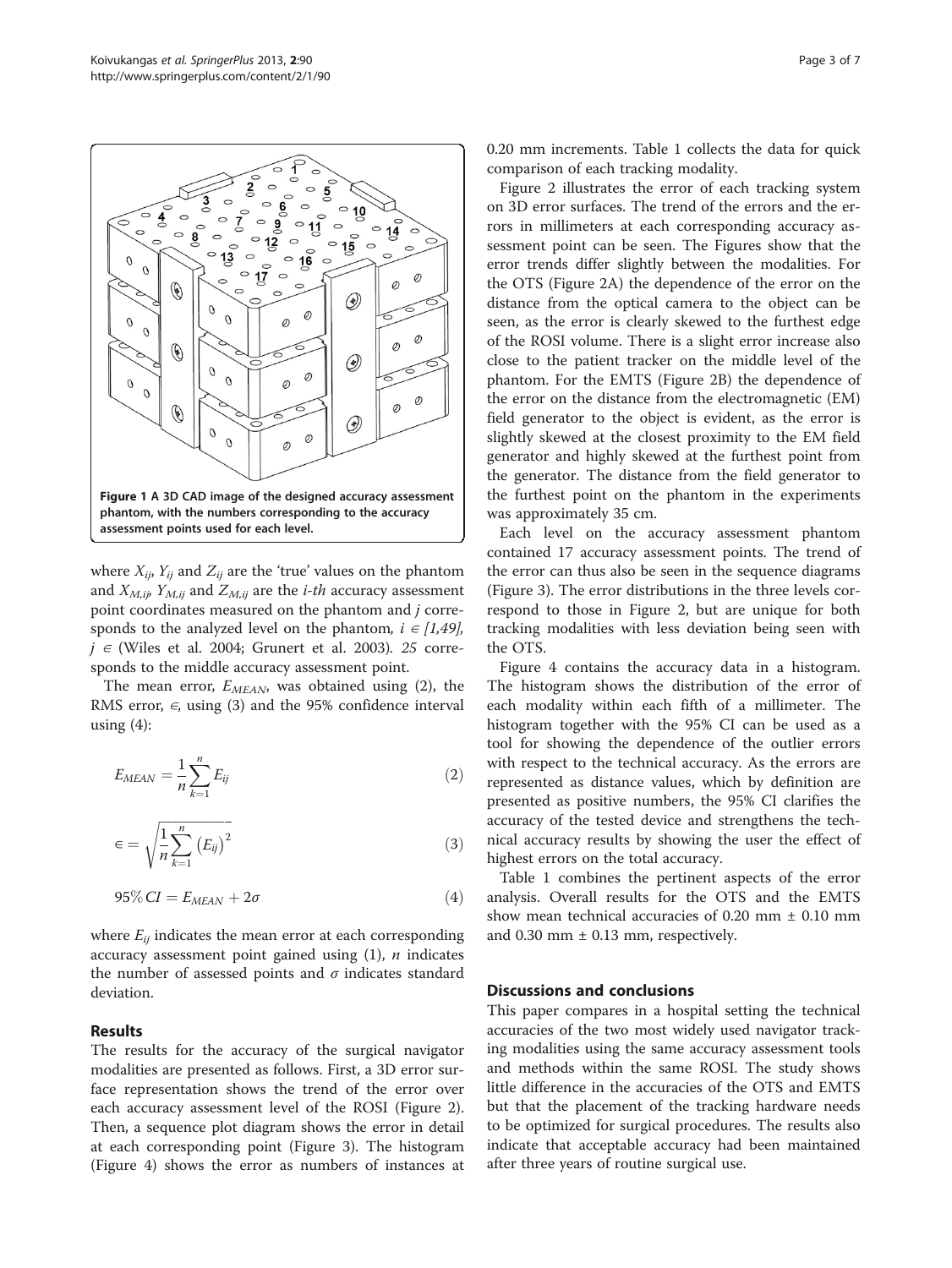<span id="page-3-0"></span>

The technical accuracy of the OTS was found to be  $0.20$  mm  $\pm 0.10$  mm. Other international groups assessing the OTS have reported technical accuracies in the range of 0.1 mm to 1.4 mm, depending on the assessed device and methods (Wiles et al. [2004](#page-6-0); Kücker et al. [2006;](#page-6-0) Mascott [2005](#page-6-0); Simon [1997;](#page-6-0) Alakuijala [2001](#page-6-0); NDI Digital [2012;](#page-6-0) Ringel et al. [2009](#page-6-0); Ruohonen & Karhu [2010](#page-6-0); Widmann et al. [2012;](#page-6-0) Wittmann et al. [2011](#page-6-0)). NDI, the manufacturer of optical cameras commonly used in surgical navigators, reports an accuracy of 0.25 mm with a 95% CI of 0.5 mm for their new products, the Polaris Spectra<sup>®</sup> and Polaris Vicra® (NDI Digital [2012\)](#page-6-0).

This study further shows the dependence of the error on the distance from the optical camera to the object, as the error was clearly skewed to the furthest edge of the ROSI volume. There was also a slight error increase close to the patient tracker on the middle level of the phantom. This phenomenon can be seen as a systematic error in the 3D representation and the error sequence plot diagram. A possible reason for this is that optical cameras have been shown to contain possible lens distortion when using them as tracking methods (Schneberger [2004](#page-6-0); Weng et al. [1992](#page-6-0)). Schneberger has also shown the possible influence of different factors and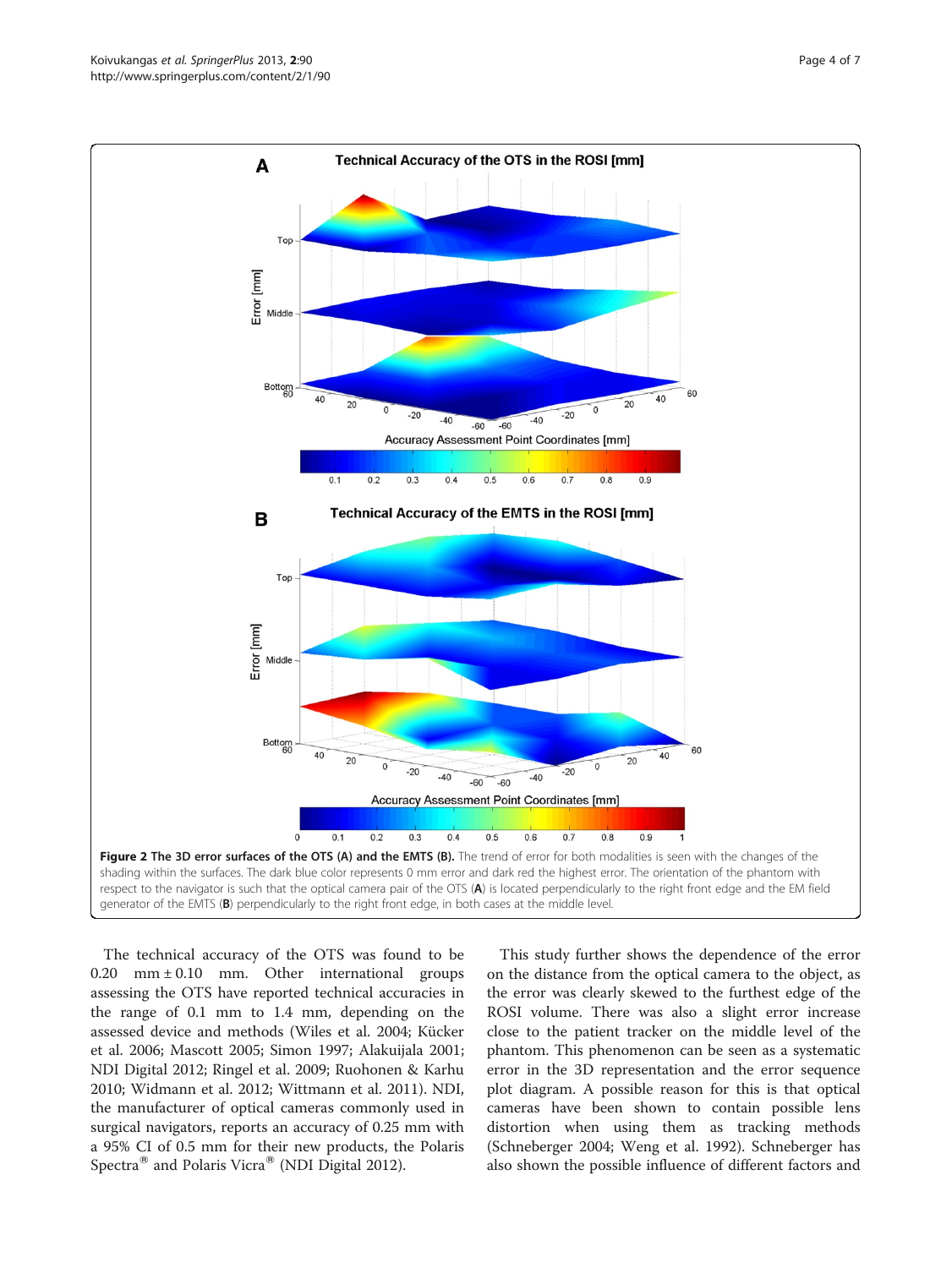components of OTS on technical accuracy: 2D calculation of the patterns accounting for 0.02 mm, residual image distortions for up to 0.17 mm, thermal drift for up to 0.11 mm, scaling for 0.26 mm and noise for an additional 0.01 mm, summing up to 0.47 mm error (Schneberger [2004](#page-6-0)).

The technical accuracy of the EMTS was 0.30 mm  $\pm$ 0.13 mm. The EMTS technical accuracy was earlier found to be in the range of 0.17 mm to 1.4 mm (Mascott [2005](#page-6-0); Schneider & Stevens [2011](#page-6-0); Simon [1997;](#page-6-0) Frantz et al. [2003;](#page-6-0) Schicho et al. [2005;](#page-6-0) Alakuijala [2001;](#page-6-0) de Lambert et al. [2012;](#page-6-0) Hummel et al. [2006](#page-6-0)). From these results it is evident that EMTS is a slightly more error sensitive method. For the EMTS the dependence of the error on the distance from the electromagnetic (EM) field generator to the object was evident, as the error

was slightly skewed at the closest proximity to the EM field generator and highly skewed at the furthest point from the generator as shown in the 3D representation and the error sequence plot diagram.

After all, as the difference between the technical accuracies of the OTS and EMTS was found to be marginal, the most suitable method of instrument tracking for surgical procedures can be chosen using criteria other than purely technical accuracy. The greatest difference between the tracking modalities involves the tracking of the instruments used. Compared with the OTS, the EMTS has unique advantages for special surgical procedures. The tracked coils are placed near the end of the tip of the EMTS guided instrument, while the reflecting spheres or active markers on the OTS need to be placed farther away to provide line-of-sight visibility (Verbakel

<span id="page-4-0"></span>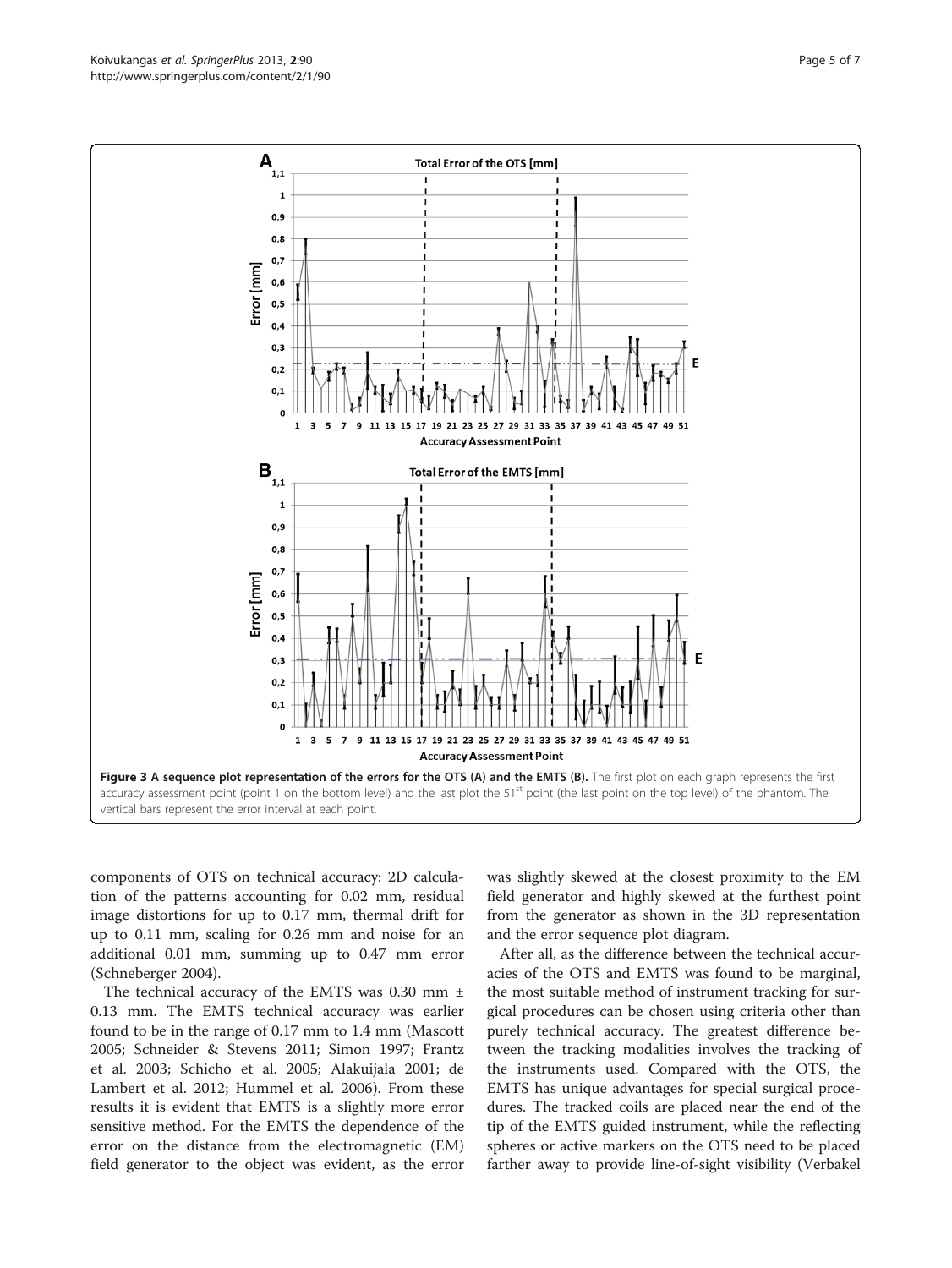<span id="page-5-0"></span>

et al. [2010](#page-6-0)). This significant difference between the tracking methods means that the EMTS instrument tip is tracked closer to the sensitive anatomical structures. Also, the OTS requires stable positioning and immobilization of the patient (Koivukangas [2012](#page-6-0)). Since the EMTS patient trackers are light and may be attached to the patient without for example skull clamps, rigid immobilization of the patient during procedures is not as critical. Furthermore, EMTS makes navigation possible even for infants as immobilization is not necessarily required as long as the patient tracker is securely attached to the patient. On the other hand, some EMTS instruments are quite flexible and if subjected to a bending force, the method may result in significant accuracy errors. Since EMTS navigation is based on tracking the coils of the instrument, the relationship between the coils must not be changed during the procedure.

Thousands of operations are annually guided using CAS technologies. However, as the use of these devices is rapidly increasing, the reliability of the devices

Table 1 The technical accuracy analysis of the OTS and the EMTS

| Error [mm]            |            |             |
|-----------------------|------------|-------------|
|                       | <b>OTS</b> | <b>EMTS</b> |
| Mean Error, EMEAN     | 0.20       | 0.30        |
| RMS Error, $\epsilon$ | 0.27       | 0.36        |
| 95% CI                | 0.60       | 0.76        |
| Standard Deviation, o | $\pm 0.10$ | $\pm 0.13$  |
| Error, EMAX           | 0.99       | 1.10        |

becomes ever more critical. A problem for accuracy assessment of the devices has thus become evident. By exploring the MAUDE (MAUDE [2012\)](#page-6-0) database under the FDA, over 200 hazardous situations have been documented during operations that led to injury and longer hospital stay using CAS devices in the field of neurosurgery alone. Had the accuracy of these devices been periodically assessed pre-operatively in the hospital setting, probably a number of them could have been prevented.

#### Abbreviations

3D: Three-dimensional; ASTM: American Society for Testing and Materials; CAD: Computer aided design; CAS: Computer assisted surgery; EM: Electromagnetic; EMTS: Electromagnetic tracking system; FDA: Food and Drug Administration; MAUDE: Manufacturer and User Facility Experience Database an online database of the FDA; MIS: Minimally invasive surgery; OTS: Optical tracking system; ROSI: Region of surgical interest.

#### Competing interests

The authors declare that they have no conflict of interest in this study.

#### Authors' contributions

TK developed the accuracy assessment tools and methods, performed the assessment and analysis of the surgical navigators' accuracy and drafted the manuscript. JPAK and JPK supervised the work and contributed to the analysis of the results and to revisions of the manuscript. All authors have read and approved the final manuscript.

#### Acknowledgements

This study was funded by the Emil Aaltonen Foundation, the Finnish Foundation for Technology Promotion (TES), the Finnish Cultural Foundation and the University of Oulu Apteekin rahasto.

#### Author details

<sup>1</sup>Department of Mechanical Engineering, University of Oulu, PL 4200, 90014, Oulu, Finland. <sup>2</sup>Department of Neurosurgery, Oulu University Hospital, Oulu 90029, Finland. <sup>3</sup>Department of Neurosurgery, University of Oulu, Oulu 90029 Finland.

#### Received: 22 January 2013 Accepted: 25 February 2013 Published: 8 March 2013